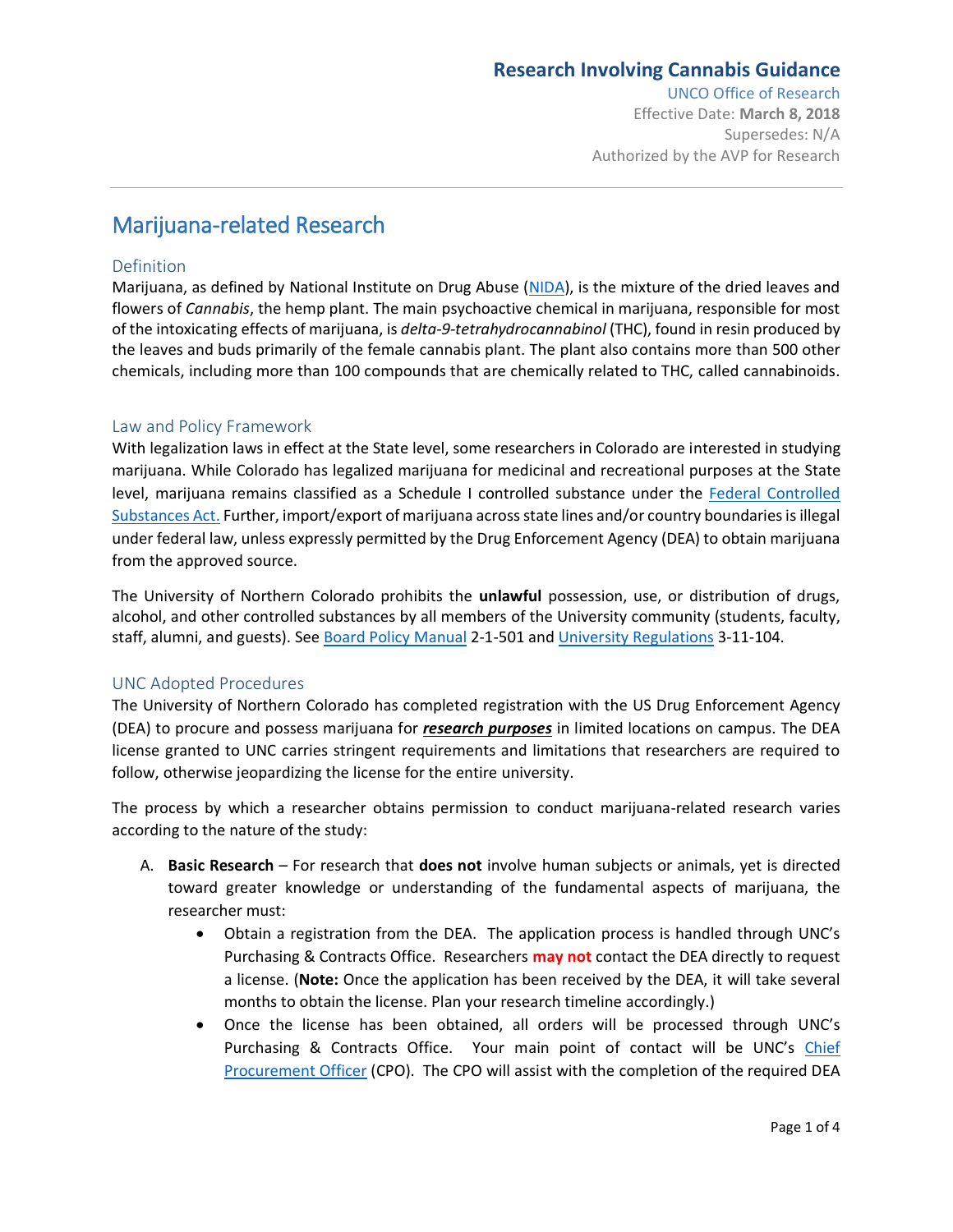Effective Date: **March 8, 2018** Supersedes: N/A Authorized by the AVP for Research

paperwork and obtain the required internal signatures for acquiring marijuana from an approved source.

- Carefully follow all applicable DEA regulations and guidelines for storage, handling, inventory, and use of the marijuana. Contact the CPO with any questions to ensure compliance.
- B. **Human Observational Studies** Human observational studies are those where subjects use marijuana, but the researcher does not procure the marijuana for the subjects, and the marijuana is not used or consumed on a UNC campus. For such human observational studies, the researcher must:
	- Obtain approval from UNC's Institutional Review Board [\(IRB\)](http://www.unco.edu/research/research-integrity-and-compliance/institutional-review-board/)
- C. **Human Subjects Studies** (*other than observational*) Under federal law, marijuana research involving human subjects requires multiple tiers of approvals from the Food & Drug Administration (FDA), the Drug Enforcement Administration (DEA), the Department of Health and Human Services (DHHS), and an Institutional Review Board (IRB). Because of the complex requirements, UNC faculty interested in pursuing marijuana research involving human subjects must contact UNC's [Assistant Vice President for Research](mailto:%20research@unco.edu?subject=Cannabis%20Research%20-%20Human%20Subjects) for guidance.
- D. **Animal Studies** A researcher who wishes to use marijuana in research involving animal studies must:
	- Obtain approval from UNC's Institutional Animal Care and Use Committee (IACUC)
	- Obtain a registration from the DEA. The application process is handled through UNC's Purchasing & Contracts Office. Researchers **may not** contact the DEA directly to request a license. (**Note:** Once the application has been received by the DEA, it will take several months to obtain the license. Plan your research timeline accordingly.)
	- Once the license has been obtained, all orders will be processed through UNC's Purchasing & Contracts Office. Your main point of contact will be UNC's [Chief](mailto:purchasing@unco.edu?subject=For%20Chief%20Procurement%20Officer:%20Cannabis%20Research%20Inquiry)  [Procurement Officer](mailto:purchasing@unco.edu?subject=For%20Chief%20Procurement%20Officer:%20Cannabis%20Research%20Inquiry) (CPO). The CPO will assist with the completion of the required DEA paperwork and obtain the required internal signatures for acquiring marijuana from an approved source.
	- Carefully follow all applicable DEA regulations and guidelines for storage, handling, inventory, and use of the marijuana. Contact the CPO with any questions to ensure compliance.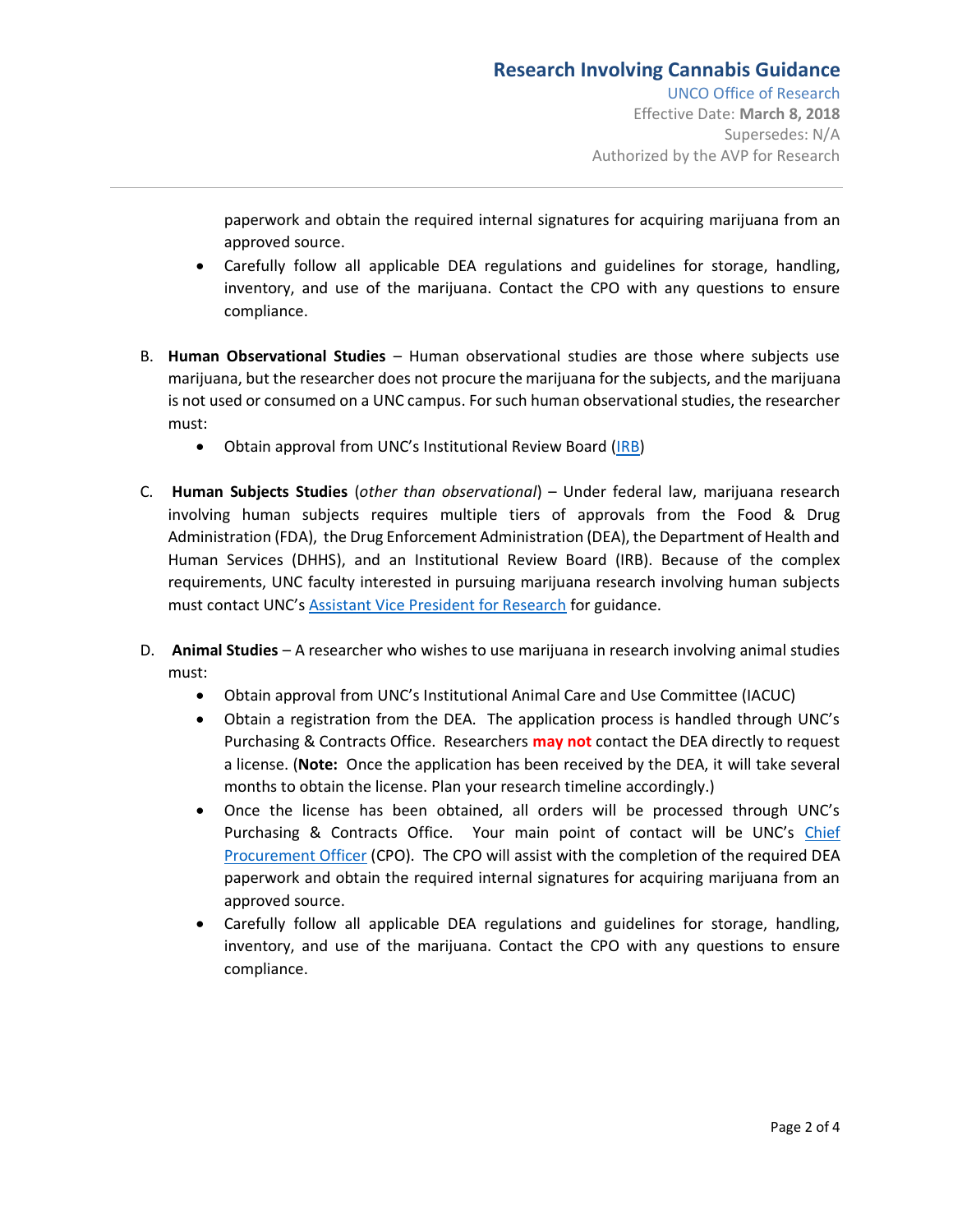## **Research Involving Cannabis Guidance**

UNCO Office of Research

Effective Date: **March 8, 2018** Supersedes: N/A Authorized by the AVP for Research

# Industrial Hemp-Related Research

### **Definition**

Industrial hemp, as defined [by Colorado Department of Agriculture,](https://www.colorado.gov/pacific/agplants/industrial-hemp) is a plant of the genus Cannabis and any part of the plant, whether growing or not, containing a delta-9 tetrahydrocannabinol (THC) concentration of no more than three-tenths of one percent (0.3%) on a dry weight basis.

### Law and Policy Framework

Section 7606 of the Agricultural Act of 2014 ("Farm Bill") legalized the growing and cultivating of industrial hemp for research purposes in States where such growth and cultivation is legal under State law, notwithstanding existing Federal statutes that would otherwise criminalize such conduct. The statutorily sanctioned conduct, however, was limited to growth and cultivation by an **institution of higher education** or State department of agriculture for purposes of agricultural or other **academic research** or under the auspices of a State agricultural pilot program for the growth, cultivation, or marketing of industrial hemp. As a result of Section 7606 of the Farm Bill, in 2016 the U.S. Department of Agriculture (USDA) in consult with the U.S. Drug Enforcement Administration (DEA) and the U.S. Food and Drug Administration (FDA), published a **Statement of Principles on Industrial Hemp** to inform the public how Federal law applies to activities associated with industrial hemp.

The legitimacy of industrial hemp research is additionally covered b[y 7 US Code section 5940,](https://www.law.cornell.edu/uscode/text/7/5940) which provides that an institution of higher education may grow or cultivate industrial hemp if certain conditions are met. Specifically, (1) if the industrial hemp is grown or cultivated for purposes of research conducted under an agricultural pilot program or other agricultural or academic research; and (2) the growing or cultivating of industrial hemp is allowed under the laws of the State in which such institution of higher education is located and such research occurs.

In the State of Colorado, statutory authority for the Industrial Hemp Program is provided in [Colorado](https://advance.lexis.com/container/?pdmfid=1000516&crid=72df8fb4-782b-4585-8ea5-de447544106f&func=LN.Advance.ContentView.getFullToc&nodeid=ABKAANAAC&typeofentry=Breadcrumb&config=0345494EJAA5ZjE0MDIyYy1kNzZkLTRkNzktYTkxMS04YmJhNjBlNWUwYzYKAFBvZENhdGFsb2e4CaPI4cak6laXLCWyLBO9&action=publictoc&pddocfullpath=%2Fshared%2Fdocument%2Fstatutes-legislation%2Furn%3AcontentItem%3A5PC1-85V0-004D-12D9-00008-00&pdtocfullpath=%2Fshared%2Ftableofcontents%2Furn%3AcontentItem%3A8001-T0H0-Y905-54R2-00008-00&ecomp=55vtkkk&prid=bebbe408-a061-4316-a310-6eccabb15aaa)  [Revised Statutes, Article 35, Article 61.](https://advance.lexis.com/container/?pdmfid=1000516&crid=72df8fb4-782b-4585-8ea5-de447544106f&func=LN.Advance.ContentView.getFullToc&nodeid=ABKAANAAC&typeofentry=Breadcrumb&config=0345494EJAA5ZjE0MDIyYy1kNzZkLTRkNzktYTkxMS04YmJhNjBlNWUwYzYKAFBvZENhdGFsb2e4CaPI4cak6laXLCWyLBO9&action=publictoc&pddocfullpath=%2Fshared%2Fdocument%2Fstatutes-legislation%2Furn%3AcontentItem%3A5PC1-85V0-004D-12D9-00008-00&pdtocfullpath=%2Fshared%2Ftableofcontents%2Furn%3AcontentItem%3A8001-T0H0-Y905-54R2-00008-00&ecomp=55vtkkk&prid=bebbe408-a061-4316-a310-6eccabb15aaa) Rules promulgated to administer and enforce the Colorado Industrial Hemp Regulatory Program Act are provided in 8 CCR 1203-23.

### UNC Adopted Procedures

University of Northern Colorado is registered with the Colorado Department of Agriculture (CDA) to plant and harvest industrial hemp for research purposes, in a limited area on campus, in accordance with Section 7606. The CDA reserves the right to inspect and approve any facilities in which industrial hemp is cultivated, grown, or studied. Registrants that participate in voluntary private testing are not exempt from being selected for sampling from the CDA. Review the [CDA website](https://www.colorado.gov/pacific/agplants/industrial-hemp) to understand the differences between voluntary testing and CDA mandatory testing.

A researcher who wishes to conduct industrial hemp-related research must, at minimum: